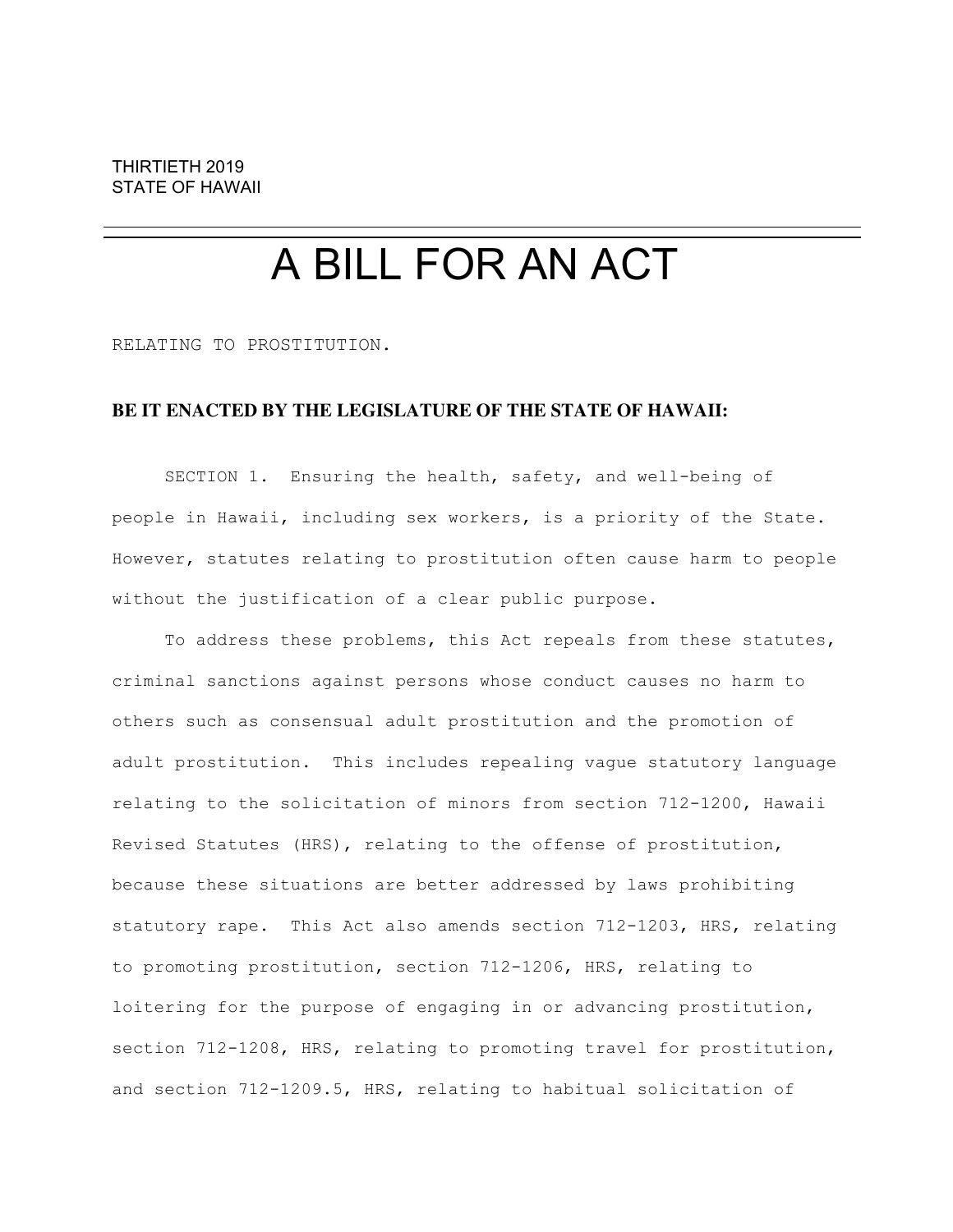prostitution, to eliminate penalties for conduct that causes no harm. Finally, this Act amends section 712-1209.6, HRS, relating to prostitution and motions to vacate conviction, to vacate all convictions that were obtained for conduct that is decriminalized by this Act.

SECTION 2. Section 712-1200, Hawaii Revised Statutes, is amended to read as follows:

"**§712-1200 Prostitution.** (1) A person commits [the offense] an act of prostitution if the person:

- (a) Engages in, or agrees or offers to engage in, sexual conduct with another person in return for a fee; or
- (b) Pays, agrees to pay, or offers to pay a fee to another to engage in sexual conduct.
- (2) As used in this section:

"Minor" means a person who is less than eighteen years of age.

"Sexual conduct" means "sexual penetration", "deviate sexual intercourse", or "sexual contact", as those terms are defined in section 707-700, or "sadomasochistic abuse" as defined in section 707-752.

(3) Prostitution is [a petty misdemeanor; provided that: ] not an offense provided that the persons are eighteen years of age or older; but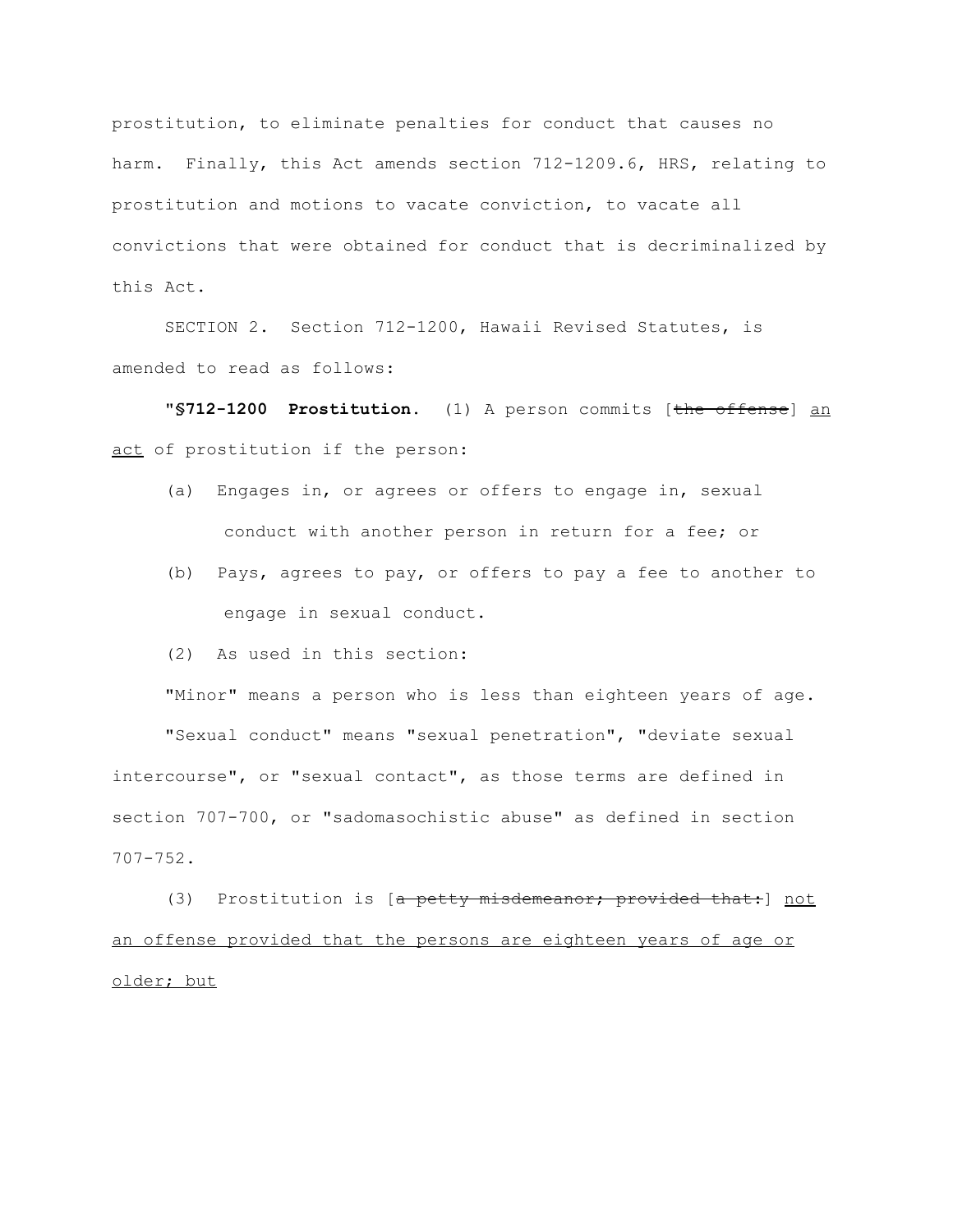- $[\frac{a}{b} + \frac{b}{c}]$  if the person who [commits the offense] engages in prostitution under subsection (1)(a) is a minor, prostitution is a violation  $\rightarrow$  and
- (b) If the person who commits the offense under subsection (1)(b) does so in reckless disregard of the fact that the other person is a victim of sex trafficking, prostitution is a class C felony.

(4) A person convicted of committing the offense of prostitution as a petty misdemeanor shall be sentenced as follows:

- (a) For the first offense, when the court has not deferred further proceedings pursuant to chapter 853, a fine of not less than \$500 but not more than \$1,000 and the person may be sentenced to a term of imprisonment of not more than thirty days or probation; provided that in the event the convicted person defaults in payment of the fine, and the default was not contumacious, the court may sentence the person to perform services for the community as authorized by section  $706 - 605(1)$ .
- (b) For any subsequent offense, a fine of not less than \$500 but not more than \$1,000 and a term of imprisonment of thirty days or probation, without possibility of deferral of further proceedings pursuant to chapter 853 and without possibility of suspension of sentence.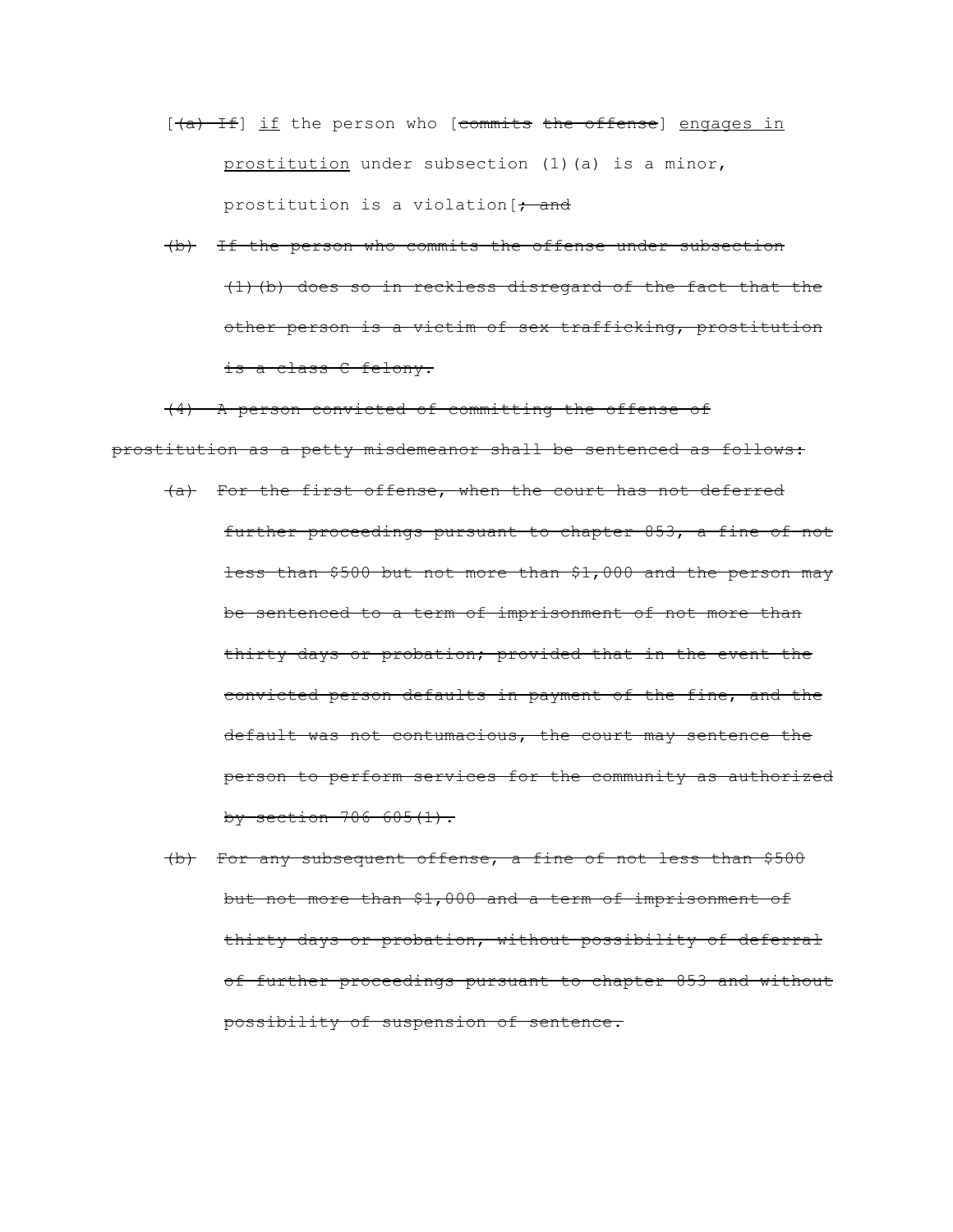(c) For the purpose of this subsection, if the court has deferred further proceedings pursuant to chapter 853, and notwithstanding any provision of chapter 853 to the contrary, the defendant shall not be eligible to apply for expungement pursuant to section 831-3.2 until four years following discharge. A plea previously entered by a defendant under section 853-1 for a violation of this section shall be considered a prior offense. When the court has ordered a sentence of probation, the court may impose as a condition of probation that the defendant complete a course of prostitution intervention classes; provided that the court may only impose the condition for one term of probation.

(5) This section shall not apply to any member of a police department, a sheriff, or a law enforcement officer acting in the course and scope of duties, unless engaged in sexual penetration or sadomasochistic abuse, which if applicable may be charged under section 707-730, 707-731, 707-732, 707-733, or 707-733.6.

 $[\frac{(6)}{4}]$  (4) A minor may be taken into custody by any police officer without order of the judge when there are reasonable grounds to believe that the minor has violated subsection (1)(a). The minor shall be released, referred, or transported pursuant to section 571-31(b). The minor shall be subject to the jurisdiction of the family court pursuant to section  $571-11(1)$ , including for the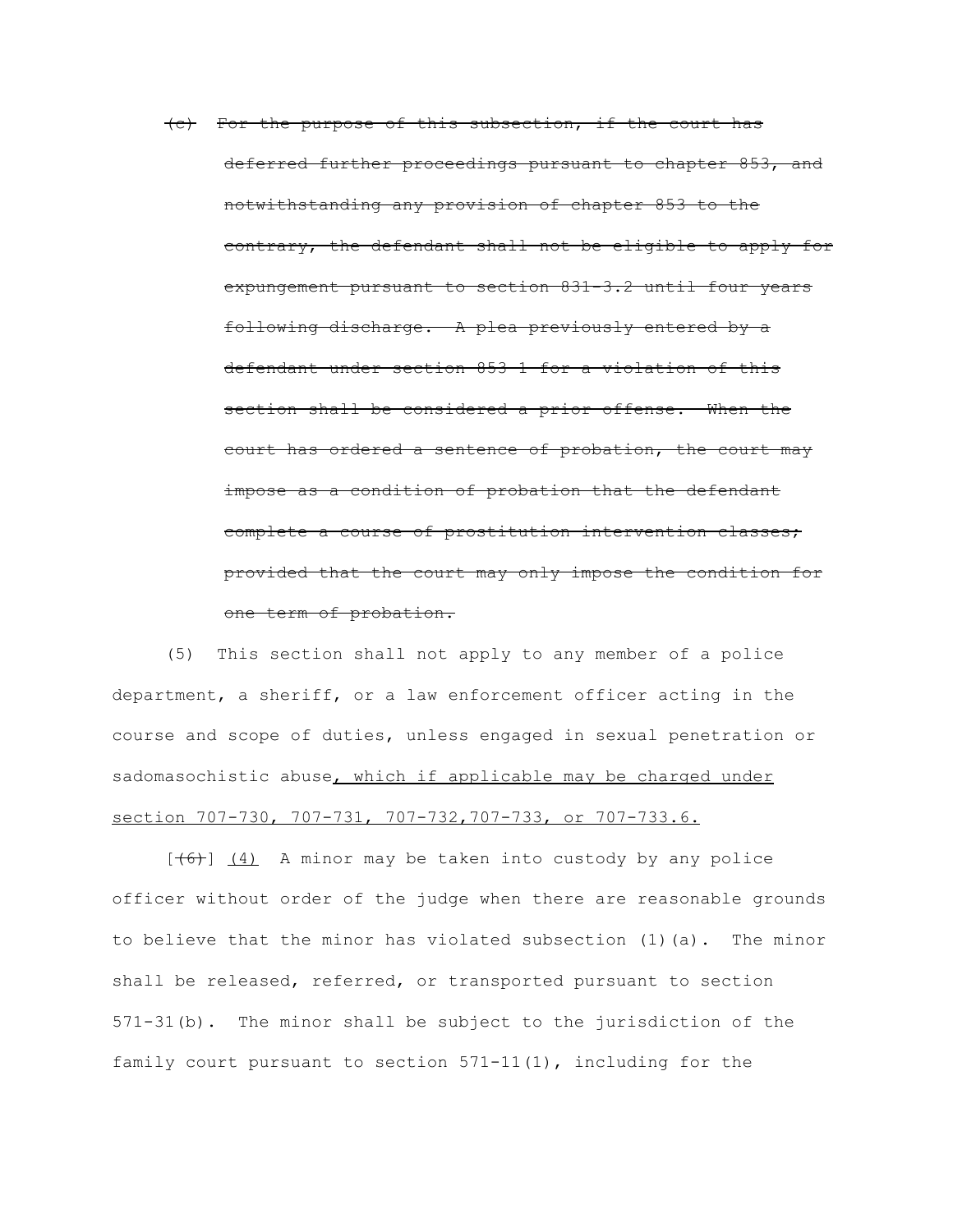purposes of custody, detention, diversion, and access to services and resources."

SECTION 3. Section 712-1209.6, Hawaii Revised Statutes, is amended to read as follows:

"**§712-1209.6 Prostitution; motion to vacate conviction.** (1) All convictions for violations of sections 712-1200, 712-1203, 712-1206, and 712-1208 are vacated. All open cases, outstanding warrants and any other issues related to these statutes are moot as of the date of enactment of this section.

[(2) A person convicted of committing the offense of prostitution under section 712-1200, loitering for the purpose of engaging in or advancing prostitution under section 712-1206, J street solicitation of prostitution in designated areas under section 712-1207, or convicted of a lesser offense when originally charged with a violation of section 712-1200, 712-1206, or 712-1207, may file a motion to vacate the conviction if the defendant's participation in the offense was the result of the person having been a victim of:

- (a) Sex trafficking under section 712-1202 or promoting prostitution under section 712-1203; or
- (b) A severe form of trafficking in persons as defined in title 22 United States Code section 7102(9)(A).
- (2) A motion filed under this section shall:
- (a) Be in writing;
- (b) Be signed and sworn to by the petitioner;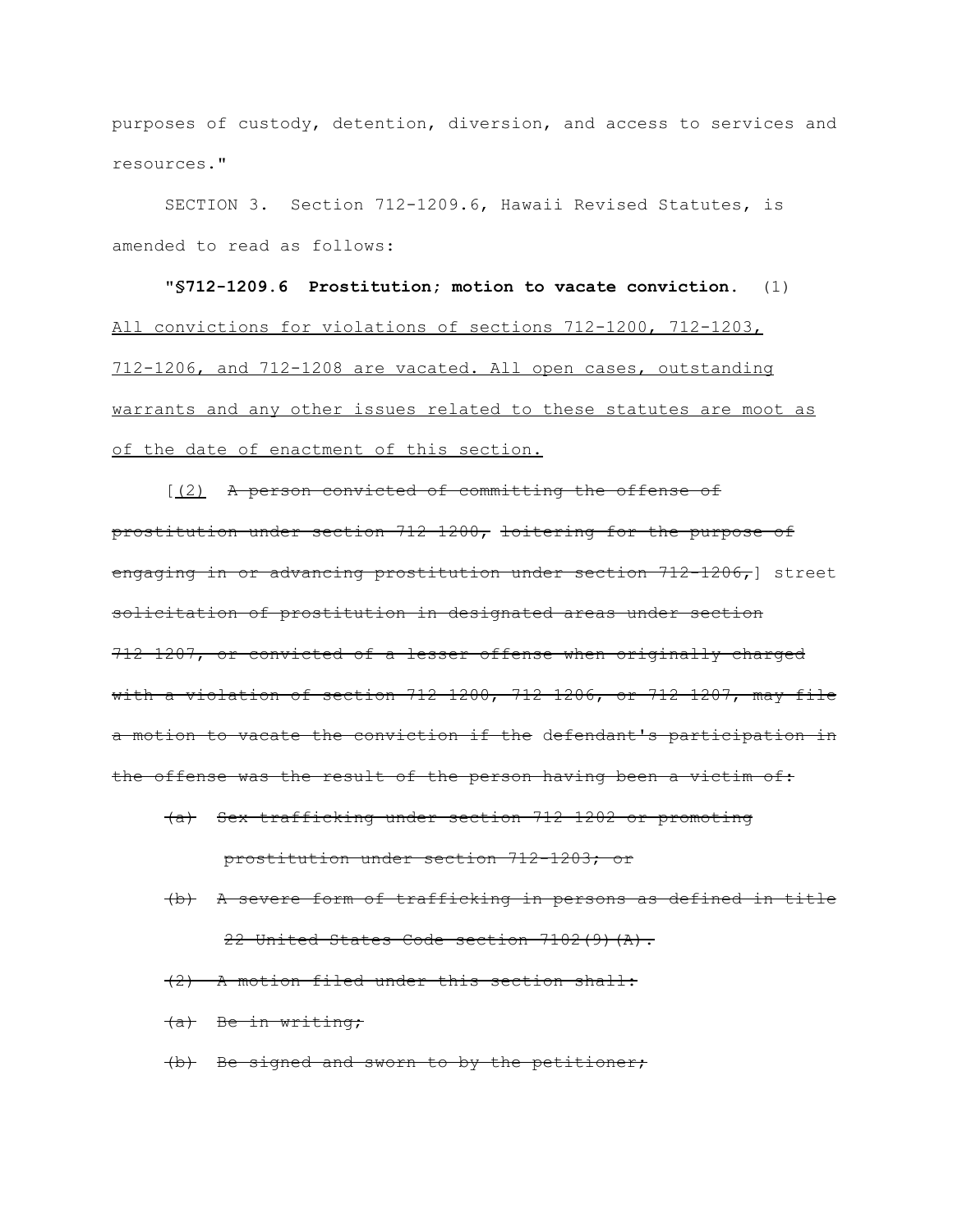- (c) Be made within six years after the date that the person ceases to be a victim as described in subsection  $(1)$ , subject to reasonable concerns for the safety of the defendant, family members of the defendant, or other victims of the trafficking that may be jeopardized by the bringing of a motion, or for other reasons consistent with the purpose of this section;
- (d) Describe all the grounds and evidence for vacation of a conviction which are available to the petitioner and of which the petitioner has or by the exercise of reasonable diligence should have knowledge, and provide copies of any official documents showing that the defendant is entitled to relief under this section; and
- (e) Be subject to the review and written approval of the state agency or county prosecutor responsible for prosecuting the offense that is the subject of the motion to vacate conviction.]

(3) The court shall hold a hearing on a motion filed under this section if the motion satisfies the requirements of subsection  $(2)$ ; provided that the court may dismiss a motion without a hearing if the court finds that the motion fails to assert grounds on which relief may be granted.

(4) If the court grants a motion filed under this section, the court shall vacate the conviction.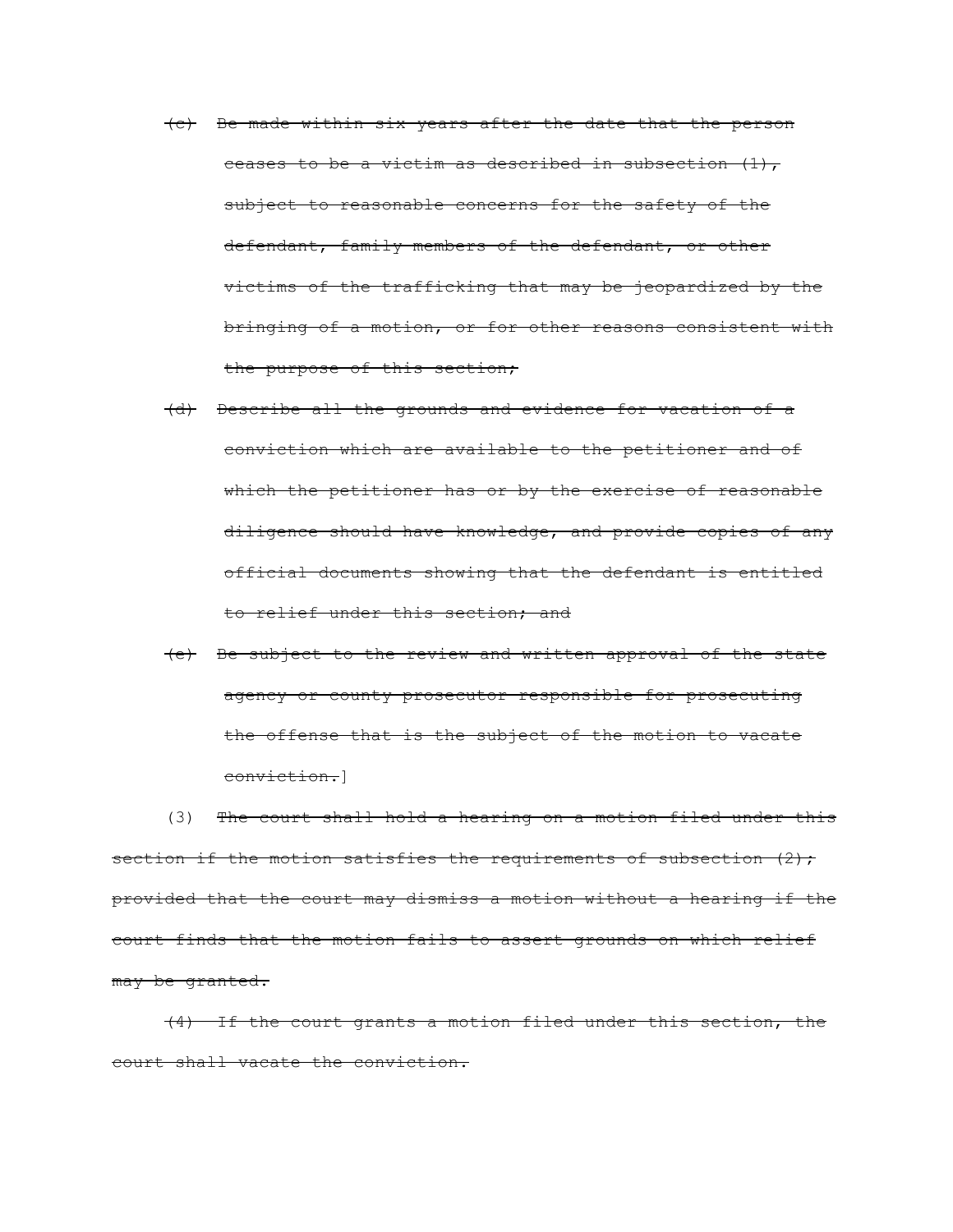(5) A person making a motion to vacate pursuant to this section has the burden of proof by a preponderance of the evidence.

(6) This section shall not apply to a motion to vacate a conviction under this chapter for:

(a) Sex trafficking under section 712-1202;

(b) Promoting prostitution under section 712-1203; or

# (c) A person who pays, agrees to pay or offers a fee to another person to engage in sexual conduct.]

SECTION 4. Section 712-1203, Hawaii Revised Statutes, is repealed.

["**§712-1203 Promoting prostitution.** (1) A person commits the offense of promoting prostitution if the person knowingly advances or profits from prostitution.

(2) Promoting prostitution is a class B felony."]

SECTION 5. Section 712-1206, Hawaii Revised Statutes, is repealed.

["**[§712-1206] Loitering for the purpose of engaging in or advancing prostitution.** (1) For the purposes of this section, "public place" means any street, sidewalk, bridge, alley or alleyway, plaza, park, driveway, parking lot or transportation facility or the doorways and entrance ways to any building which fronts on any of the aforesaid places, or a motor vehicle in or on any such place.

(2) Any person who remains or wanders about in a public place and repeatedly beckons to or repeatedly stops, or repeatedly attempts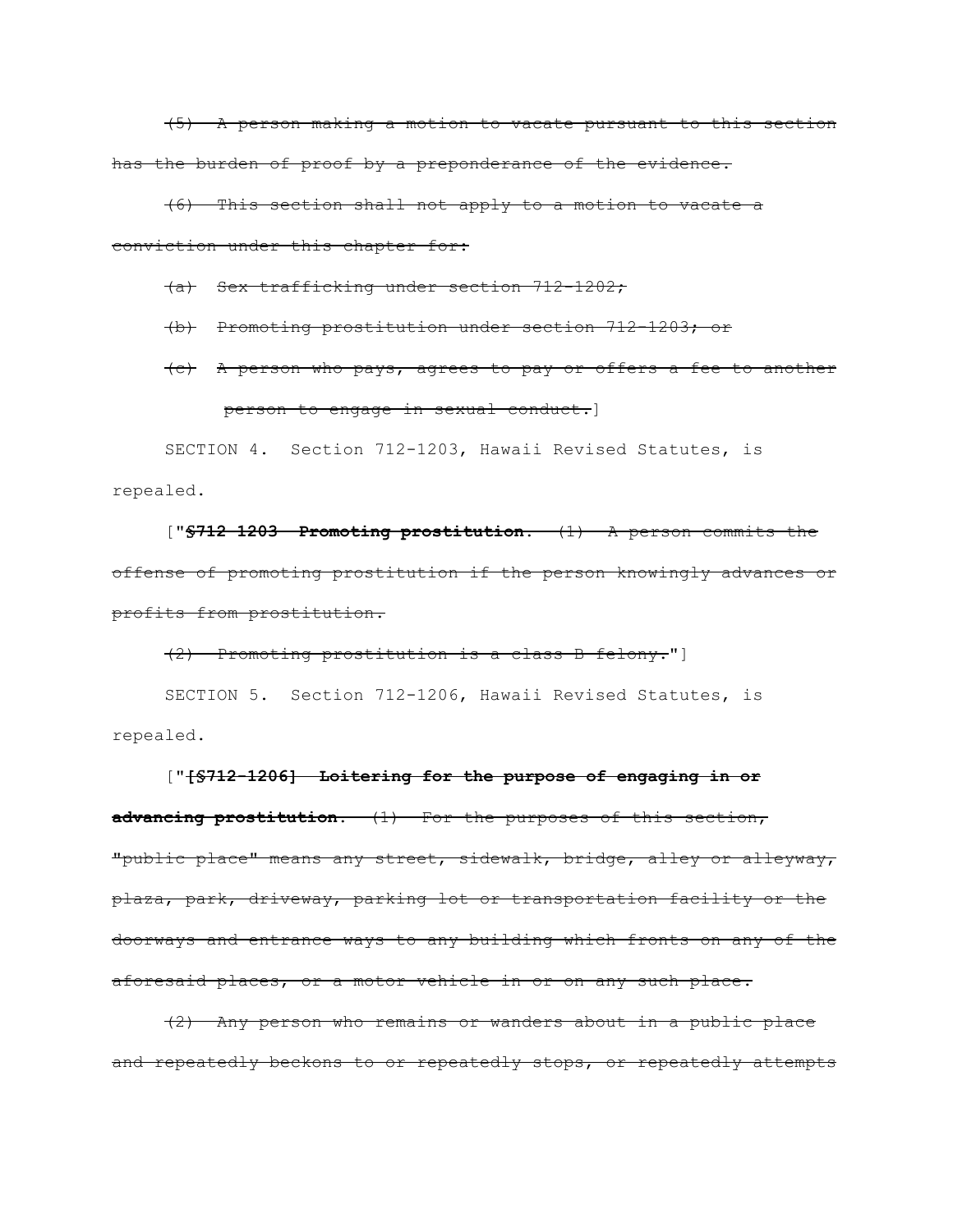to stop, or repeatedly attempts to engage passers-by in conversation, or repeatedly stops or attempts to stop motor vehicles, or repeatedly interferes with the free passage of other persons for the purpose of committing the crime of prostitution as that term is defined in section 712-1200, shall be guilty of a violation.

(3) Any person who remains or wanders about in a public place and repeatedly beckons to, or repeatedly stops, or repeatedly attempts to engage passers-by in conversation, or repeatedly stops or attempts to stop motor vehicles, or repeatedly interferes with the free passage of other persons for the purpose of committing the crime of advancing prostitution as that term is defined in section 712-1201(1) is guilty of a petty misdemeanor."]

SECTION 6. Section 712-1208, Hawaii Revised Statutes, is repealed.

["**[§712-1208] Promoting travel for prostitution.** (1) A person commits the offense of promoting travel for prostitution if the person knowingly sells or offers to sell travel services that include or facilitate travel for the purpose of engaging in what would be prostitution if occurring in the State.

(2) "Travel services" has the same meaning as in section  $468L-1.$ 

(3) Promoting travel for prostitution is a class C felony."] SECTION 7. Section 712-1209.5, Hawaii Revised Statutes, is repealed.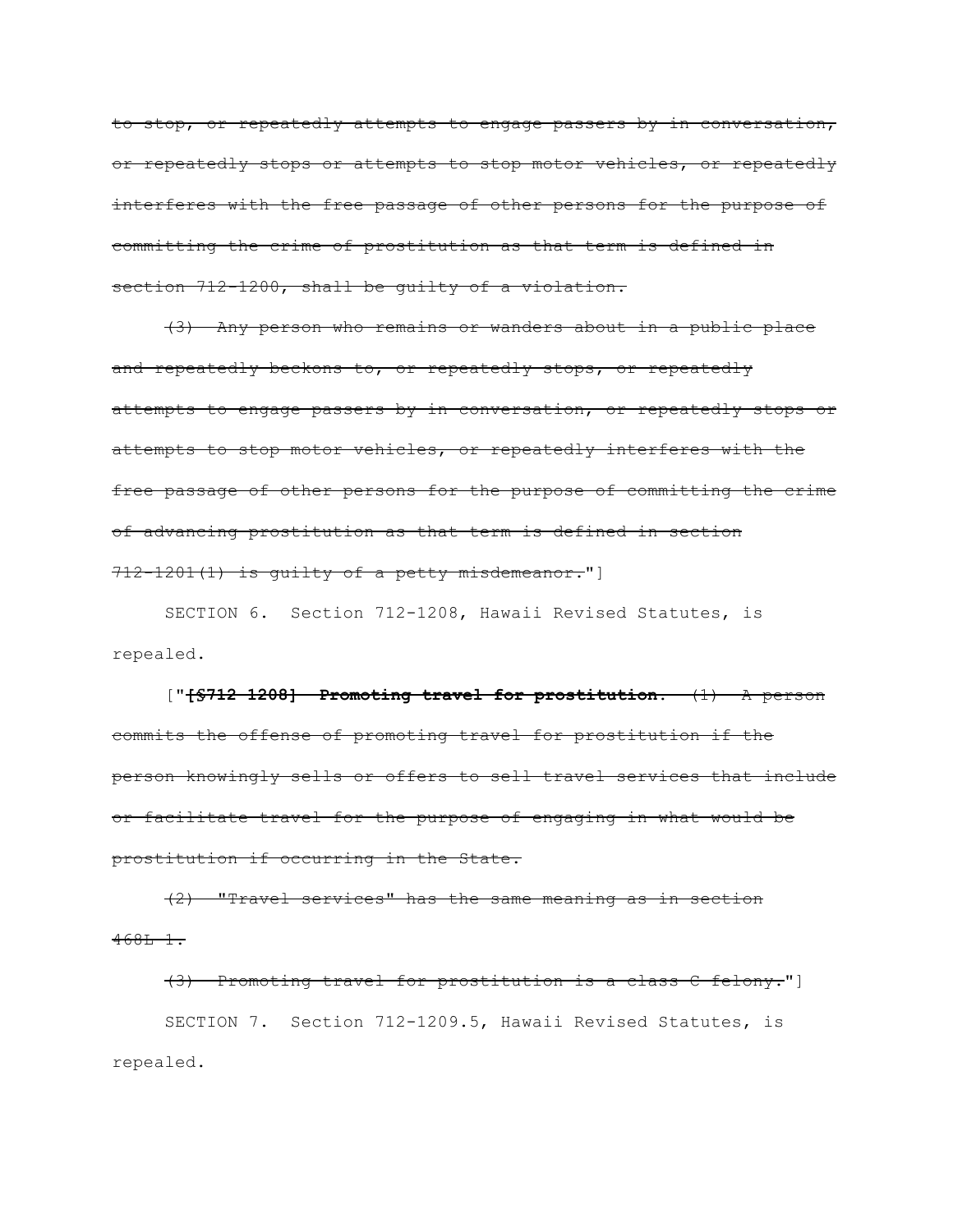["**[§712-1209.5] Habitual solicitation of prostitution.** (1) A person commits the offense of habitual solicitation of prostitution if the person is a habitual prostitution offender and pays, agrees to pay, or offers to pay a fee to another person to engage in sexual conduct.

(2) For the purposes of this section, a person has the status of a "habitual prostitution offender" if the person, at the time of the conduct for which the person is charged, had two or more convictions within ten years of the instant offense for:

- $(a)$  Prostitution, in violation of section 712-1200(1)(b);
- (b) Street solicitation of prostitution, in violation of section  $712 - 1207(1)$  (b);
- (c) Habitual solicitation of prostitution, in violation of this section;
- (d) An offense of any other jurisdiction that is comparable to one of the offenses in paragraph (a), (b), or (c); or
- (e) Any combination of the offenses in paragraph (a), (b), (c),  $or$   $(d)$ .

A conviction for purposes of this section is a judgment on the verdict or a finding of guilt, or a plea of guilty or nolo contendere. The convictions must have occurred on separate dates and be for separate incidents on separate dates. At the time of the instant offense, the conviction must not have been expunged by pardon, reversed, or set aside.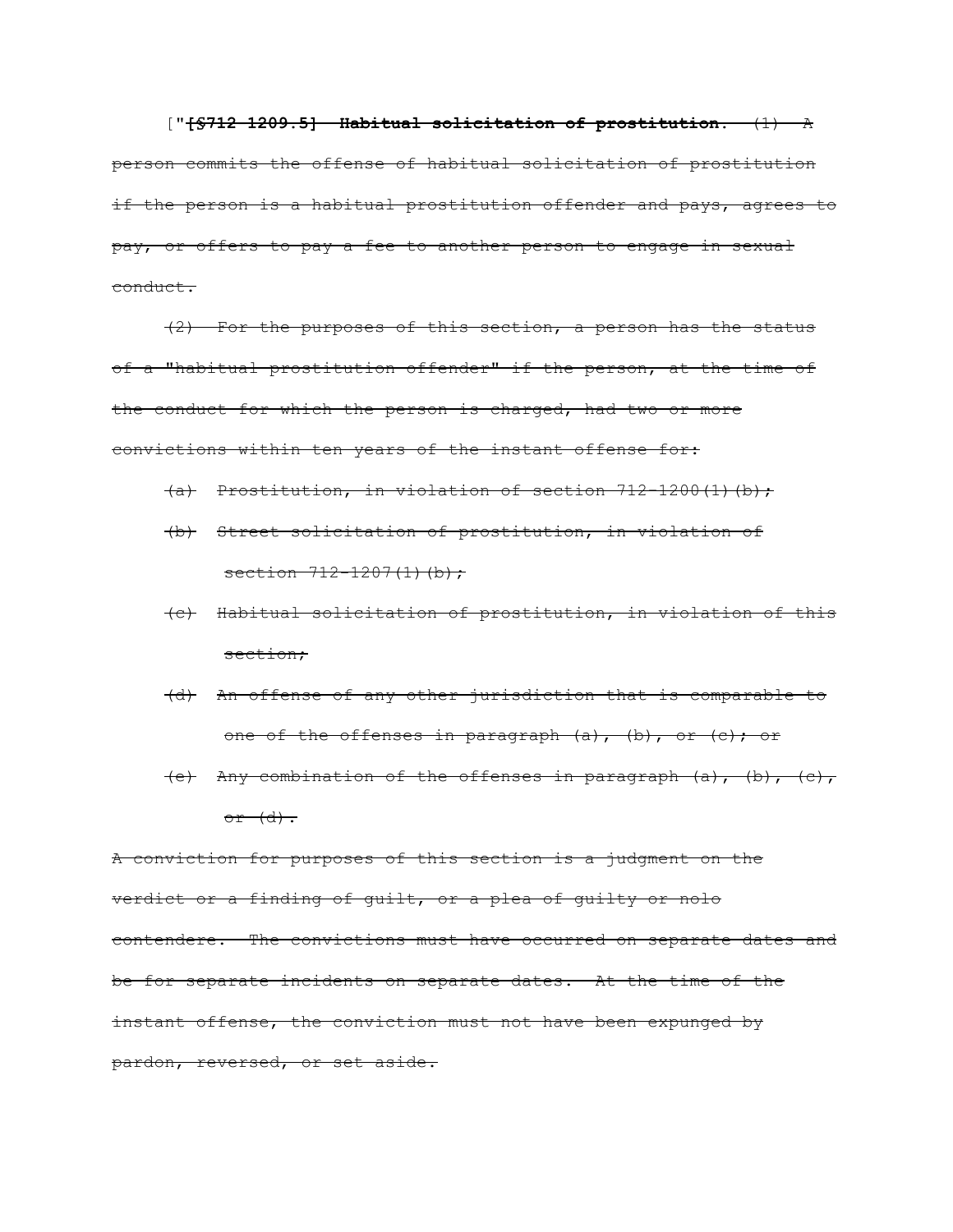(3) Habitual solicitation of prostitution is a class C

### felony."]

SECTION 8. Statutory material to be repealed is bracketed and stricken. New statutory material is underscored.

SECTION 9. This Act shall take effect on July 1, 2017.

INTRODUCED BY: